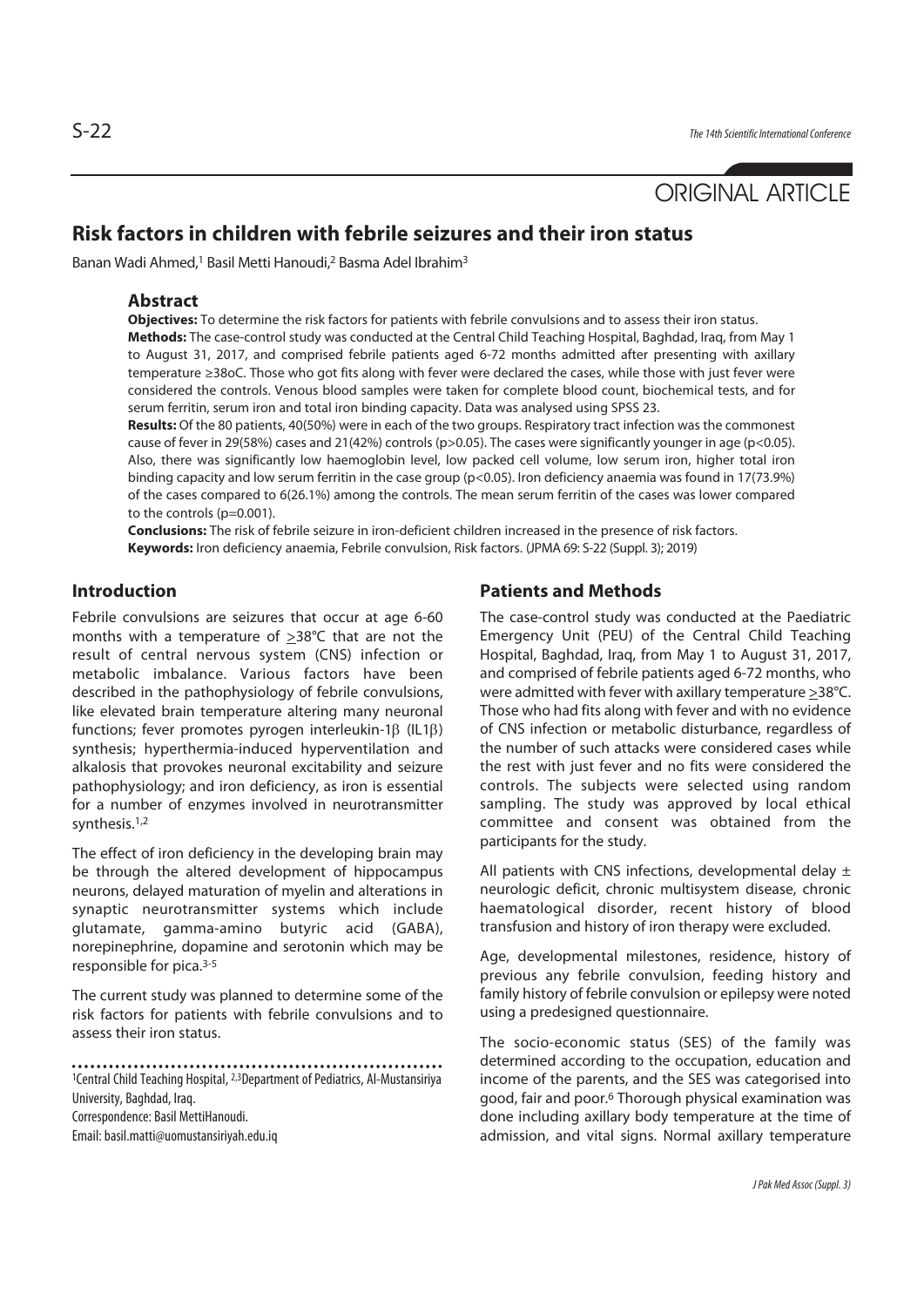The 14th Scientific International Conference  $\mathsf{S}\text{-}23$ 

was considered 36.5°C to 37.5°C (97.8°F to 99.5°F).7

Venous blood samples were taken for complete blood count, biochemical tests, serum ferritin, serum iron and total iron binding capacity (TIBC).

Haemoglobin (Hb) levels were considered normal according to age groups;  $0.5-1.9$ yr  $\geq$ 11g/dl; 2-4yr  $\geq$ 11g/dl; and 5-7yr >11.5g/dl. Patients were considered irondeficient if Hb levels were below these specific levels which carried no gender difference.<sup>1</sup>

Data was analysed using SPSS 23. Chi-square and Fisher exact tests, and two-sample T test were used, and p<0.05 was considered significant.

#### **Results**

Of the 80 patients, 40(50%) were in each of the two groups. Respiratory tract infection was the commonest cause of fever in 29(58%) cases and 21(42%) controls (p>0.05) (Table-1).

The mean age of the cases was 20.90±7.66 months, and there was significant increase of febrile convulsion patients aged 12-24 months and significant decrease in fits in those aged >36 months compared to controls aged 24-36 months (p=0.035).

There was no significant difference in terms of gender between the groups (p=0.576). There was a significant difference on the basis of iron-rich food in the control group (p=0.033), while positive family history of febrile

Table-2: Association of some of the risk factors for convulsions in both case and control groups.

Table-1: Distribution of case and control group patients according to the cause of fever.

| Disease                     | Case group |      | Control group |      | P value |
|-----------------------------|------------|------|---------------|------|---------|
|                             | No.        | $\%$ | No.           | $\%$ |         |
|                             |            |      |               |      |         |
| Respiratory tract infection | 29         | 58.0 | 21            | 42.0 | 0.231   |
| Gastrointestinal tract      | 6          | 46.2 |               | 53.8 |         |
| Urinary tract infection     |            | 33.3 | 4             | 66.7 |         |
| Others*                     |            | 27.3 | 8             | 72.7 |         |

Others (rosella infantum, post vaccination fever…etc).

convulsion among the cases was significantly higher (p=0.014). Residence, SES, history of pica, and family history of epilepsy had no significant impact (p>0.05) (Table-2).

There was significant difference in baseline temperature measured on admission between the groups (p=0.001). Febrile convulsions in the cases were simple type 28(70%) and complex type 12(30%).

There was significant low Hb, low packed cell volume (PCV), low serum iron, higher TIBC and low serum ferritin patients among the cases (p<0.05)), while the mean corpuscular volume (MCV) and red cell distribution width (RCDW) was not significantly different between the groups (p>0.05) (Table-3).

Iron deficiency anaemia was found in 17(73.9%) of the cases compared to 6(26.1%) controls. Non-iron-deficiency anaemia was present in 23(40.4%) of the case group compared to  $34(59.6%)$  controls (p=0.007).

| History parameter                    |                  | Total | Case group (40) |      | Control group (40) |      |         |
|--------------------------------------|------------------|-------|-----------------|------|--------------------|------|---------|
|                                      |                  |       | No.             | %    | No.                | %    | P value |
| Age group                            | $<$ 12months     | 13    | 6               | 46.1 | 7                  | 53.9 | 0.035   |
|                                      | 12-24 months     | 33    | 22              | 66.6 | 11                 | 33.4 |         |
|                                      | $>$ 24-36 months | 23    | 10              | 43.4 | 13                 | 56.6 |         |
|                                      | >36 months       | 11    | 2               | 18.1 | 9                  | 81.9 |         |
| Gender                               | Males            | 42    | 20              | 47.6 | 22                 | 52.4 | P 0.576 |
|                                      | Females          | 38    | 20              | 52.6 | 18                 | 47.4 |         |
| Iron rich food                       | Yes              | 27    | 9               | 33.3 | 18                 | 66.7 | 0.033   |
|                                      | No               | 53    | 31              | 58.4 | 22                 | 41.6 |         |
| Family history of febrile convulsion | Yes              | 17    | 13              | 76.4 | 4                  | 23.6 | 0.014   |
|                                      | No               | 63    | 27              | 42.8 | 36                 | 57.2 |         |
| Family history of epilepsy           | Yes              | 13    | 9               | 69.2 | 4                  | 30.8 | 0.130   |
|                                      | No               | 67    | 31              | 46.2 | 36                 | 53.8 |         |
| Residence                            | Rural            | 29    | 14              | 58.2 | 15                 | 51.7 | 0.816   |
|                                      | Urban            | 51    | 26              | 50.9 | 25                 | 49.1 |         |
| Socio-economic status                | Good             | 21    | 10              | 47.6 | 11                 | 52.4 | 0.957   |
|                                      | Fair             | 34    | 17              | 50.0 | 17                 | 50.0 |         |
|                                      | Poor             | 25    | 13              | 52.0 | 12                 | 48.0 |         |
| History of pica                      | Yes              | 13    | 8               | 61.5 | 5                  | 38.5 | 0.363   |
|                                      | No               | 67    | 32              | 47.7 | 35                 | 52.3 |         |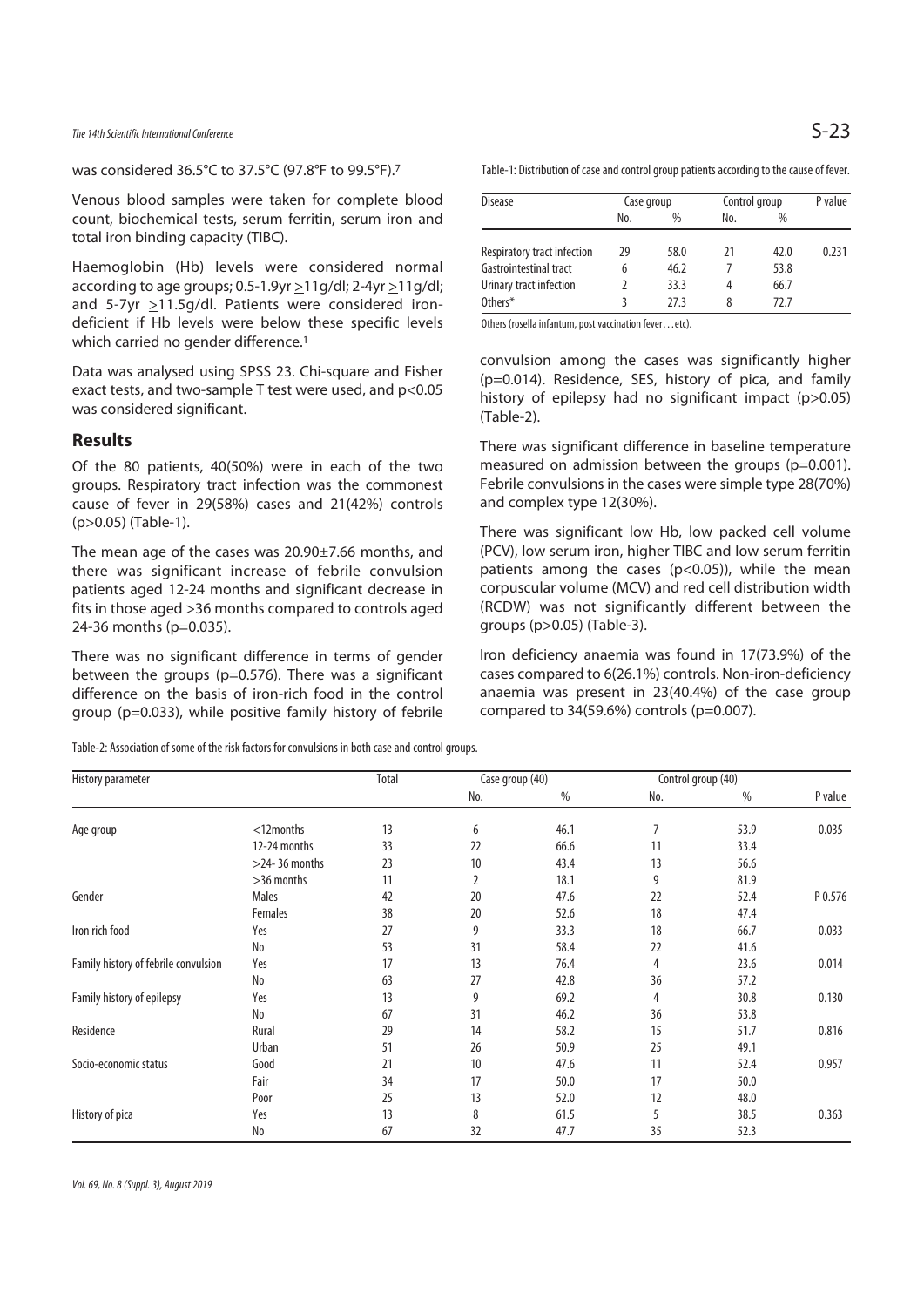| Parameter                           |        | Cases (40) |      |     | Control (40) |         |
|-------------------------------------|--------|------------|------|-----|--------------|---------|
|                                     |        | No.        | %    | No. | $\%$         | P value |
| Haemoglobin (g/dl)                  | Normal | 19         | 47.5 | 30  | 75           | 0.012   |
|                                     | Low    | 21         | 52.5 | 10  | 25           |         |
| Packed cell volume (%)              | Normal | 26         | 65   | 34  | 85           | 0.039   |
|                                     | Low    | 14         | 35   | 6   | 15           |         |
| Serum iron (µmol/L)                 | Normal | 17         | 42.5 | 31  | 77.5         | 0.001   |
|                                     | Low    | 23         | 57.5 | 9   | 22.5         |         |
| Total iron binding capacity(umol/L) | Normal | 16         | 40   | 28  | 70           | 0.007   |
|                                     | High   | 24         | 60   | 12  | 30           |         |
| Serum ferritin (µg/dl)              | Normal | 21         | 52.5 | 32  | 80           | 0.009   |
|                                     | Low    | 19         | 47.5 | 8   | 20           |         |
| Mean corpuscular volume (fl)        | Normal | 25         | 62.5 | 27  | 67.5         | 0.639   |
|                                     | Low    | 15         | 37.5 | 13  | 32.5         |         |
| Red cell distribution width (%)     | Normal | 15         | 37.5 | 9   | 22.5         | 0.143   |
|                                     | High   | 25         | 62.5 | 31  | 77.5         |         |

Table-3: Association between study groups and different blood indexes.

Among the cases, single-attack febrile convulsion was found in 16(40%) patients; 12(75%) non-iron deficiency anaemia patients, and 4(25%) iron-deficient patients. Recurrent febrile convulsion attacks were found in 24(60%) of the cases; 11(46%) were non-iron deficient and 13(54%) were iron-deficient.

Iron-deficiency anaemia patients had more attacks of recurrent febrile convulsion while non-iron deficiency anaemia patients had more single febrile convulsions (p=0.0104).

## **Discussion**

The sample in the current study was well selected since the causes of fever had no impact on convulsions (p=0.231), which is similar to a study showing febrile convulsions more likely to occur with respiratory illnesses compared to viral gastrointestinal illness.8

Case group patients' mean age was 20.90±7.66 months, which is similar to earlier studies.9,10 Cases were younger than controls and it was as seen in an earlier study.11

There was equal gender distribution (50%) of cases unlike a study reporting 71.76% boys, and 28.24% girls.9 This was perhaps because of the small sample size.

Positive family history of febrile convulsion in cases was 32.5%, which agrees with a study reporting 22%,12 as this disorder is inherited as an autosomal dominant trait.<sup>1</sup>

Family history of epilepsy showed no significant difference, which disagrees with a study where 47.5% cases had positive family history of epilepsy compared to 16% controls. Again, the finding may be explained by the small sample size.13

There was a high frequency of urban case group patients (65%) because our hospital is located in an urban area with no significant difference regarding residence, which agrees with the study reporting 73%.12 It stresses the fact that the residence had no impact on the occurrence of febrile seizures.

No significant difference in SES terms in the current study was also in line with literature.10

The significant difference in mean axillary body temperature (p=0.001) agrees with a study which showed mean temperature of cases as 39.2±0.7°C compared to the control group's 38.90±0.49°C.14

Also, 70% of case group patients had simple febrile convulsion and 30% had complex convulsions, which agrees with earlier studies.9,12 Hb level was <11g/dl in cases (p=0.012), and this agrees with a study (61.95%).10 The mean Hb level in cases was lower than that in controls (p=0.009), which was similar to earlier findings.14

Serum iron was low in 57.5% cases compared to 22.5% controls ( $p=0.001$ ), which agrees with some studies<sup>9,10</sup> and disagrees with others.13

Ferritin is an iron-containing protein that functions in the body as an iron-storage compound. Plasma ferritin provides a sensitive, specific and reliable measurement for determining iron deficiency at an early stage.15

Regarding ferritin level, low levels brings the seizure threshold down, as iron is important for the functioning of various enzymes and neurotransmitters present in the CNS. Fever may worsen the negative effects of low ferritin level on the brain and, therefore, triggers seizures easily.15